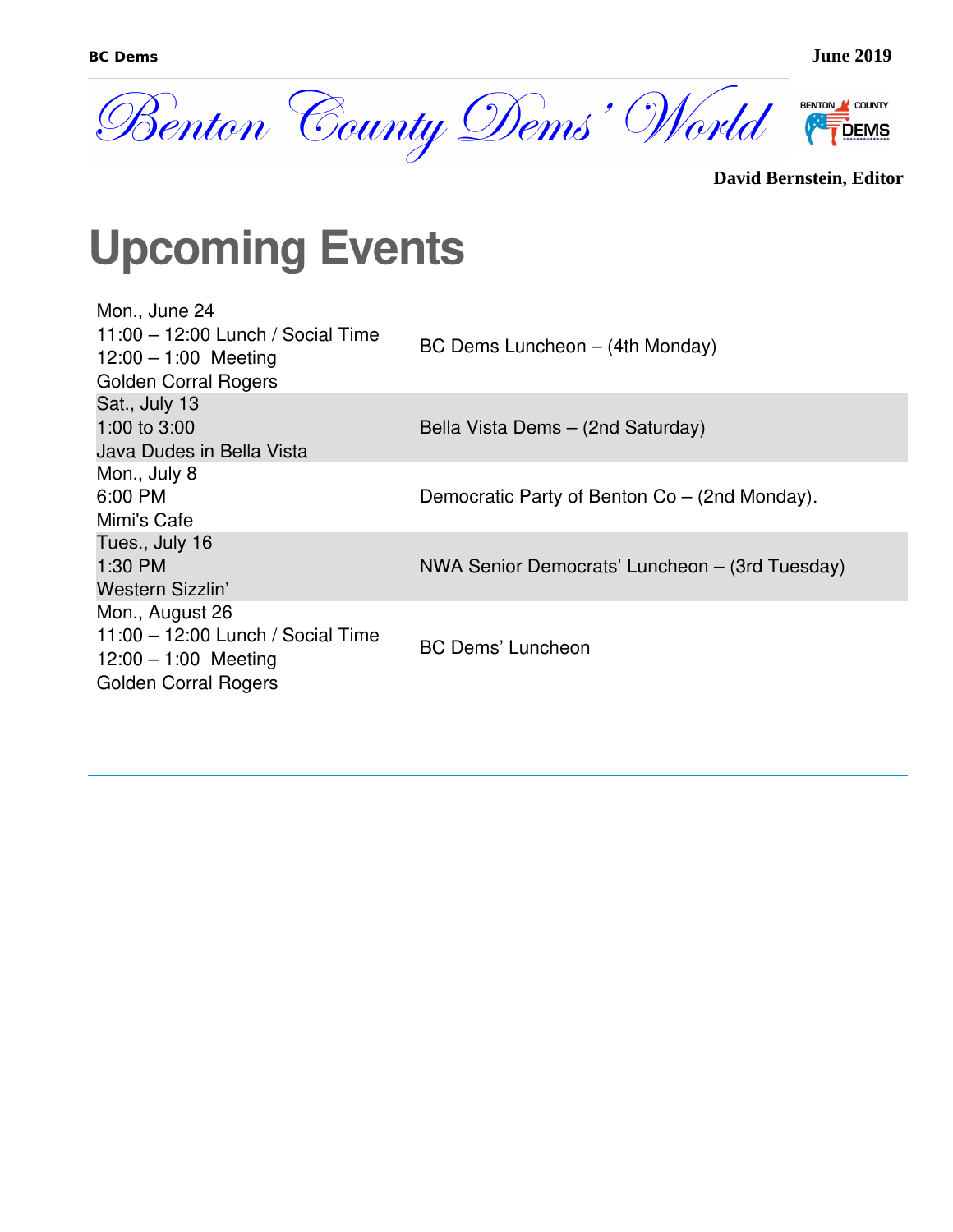#### **This Month's Speaker**

## **Professor Rob Wells**

#### **Univ of Arkansas School of Journalism and Strategic Media**

Professor Rob Wells and his students will discuss their research on how student loan debt has affected people's lifestyles and career choices after graduation.

Rob Wells is an assistant professor at the School of Journalism and Strategic Media at the University of Arkansas. He teaches data journalism, journalism theory, business reporting, and basic news reporting and is Graduate Coordinator for the journalism school's Master of Arts program. His research interests involve examining the history of business journalism and its problems, such as business journalism's inability to serve the general public effectively. He is the author of a forthcoming book, *The Enforcers: How Little-Known Trade Reporters Exposed the Keating Five and Advanced Business Journalism,* due out in November on the University of Illinois Press. This book examines the problems with business journalism and describes ways it can improve based on a case study of a small business newspaper's reporting during the savings and loan crisis.

In 2016, he earned a doctorate in Journalism Studies at the

University of Maryland Philip Merrill College of Journalism. His dissertation won the Ray Hiebert History of Journalism Endowed Award, University of Maryland, Philip Merrill College of Journalism in 2017. An earlier version of this research was awarded Top Paper Competition, History Division, Student Category at the Association for Education in Journalism and Mass Communications in 2015. In 2013, he earned a Master of Arts in Liberal Studies at St. John's College in Annapolis; he holds a Bachelor of Arts in Government from California State University, Sacramento.

From 2010-2016, Wells was an adjunct lecturer at the Philip Merrill College of Journalism at the University of Maryland in College Park. He taught basic and intermediate reporting and business journalism courses. Wells was a 2012 Reynolds Visiting Business Journalism Professor at the University of South Carolina in Columbia. He has conducted training sessions for the Investigative Reporters and Editors Inc., Dow Jones

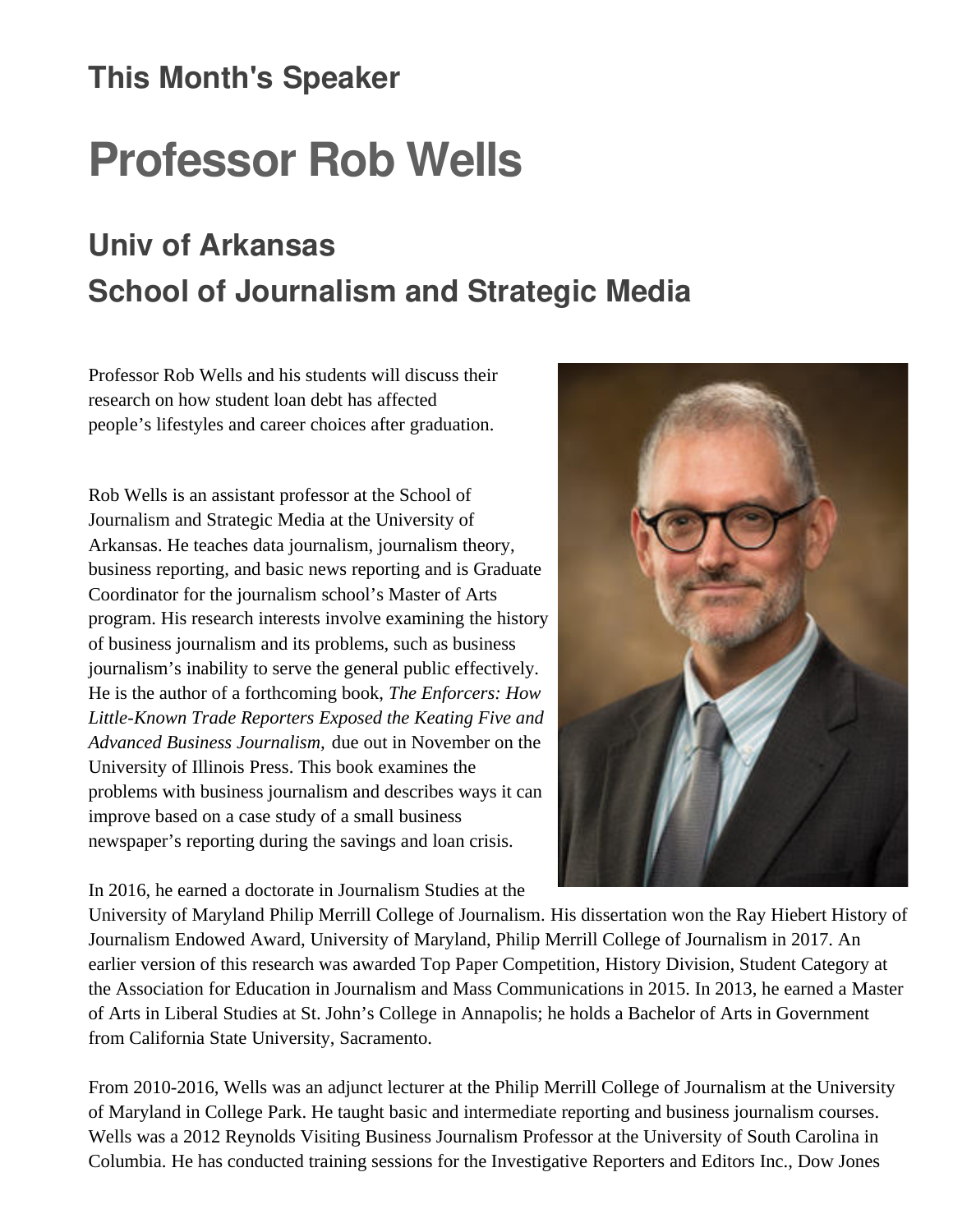News Fund, Society of American Business Editors and Writers, Association of Area Business Publishers, and the Reynolds Center for Business Journalism.

Prior to his academic career, Wells was Deputy Bureau Chief of The Wall Street Journal/Dow Jones Newswires in Washington, D.C.; he has also reported for Bloomberg News, The Associated Press, and newspapers in California. He and his wife, Deborah C. St. Coeur, play music, ride bikes and listen to a vast collection of jazz, blues, and soul records. Wells is the host of the Jazz Scoop, a jazz program on KUAF, 91.3 in Fayetteville.



**In 869 days, President Trump has made 10,796 false or misleading claims.**

**That's an average of 12.4 per day! We thought you'd like to know.**

source: Washington Post Fact Checker (June 10, 2019)

## **The President's Memo**



You may have noticed that since the Republicans gained control of both chambers of our legislature, the citizens have been unhappy about the lack of progress on some progressive issues. Therefore we, the people, have brought initiatives to the public which included allowing medical marijuana, raising the state minimum wage, and broadening the ethics requirements governing our elected officials. These have all passed and some of our legislators are not pleased.

Republican De Ann Vaught has therefore proposed a constitutional amendment that would make it harder for non-legislators to bring issues to be voted upon by referendum. The changes that this amendment would make are:

- 1. Raise the required minimum signature numbers to 45 counties instead of the current 15.
- 2. Eliminate the extra 30 days allowed to collect additional signatures if the minimum is less the total required number but over 75 percent of it.
- 3. Require the paperwork to be submitted to the Secretary of State by January 15, rather than four months previous to the election as it is now.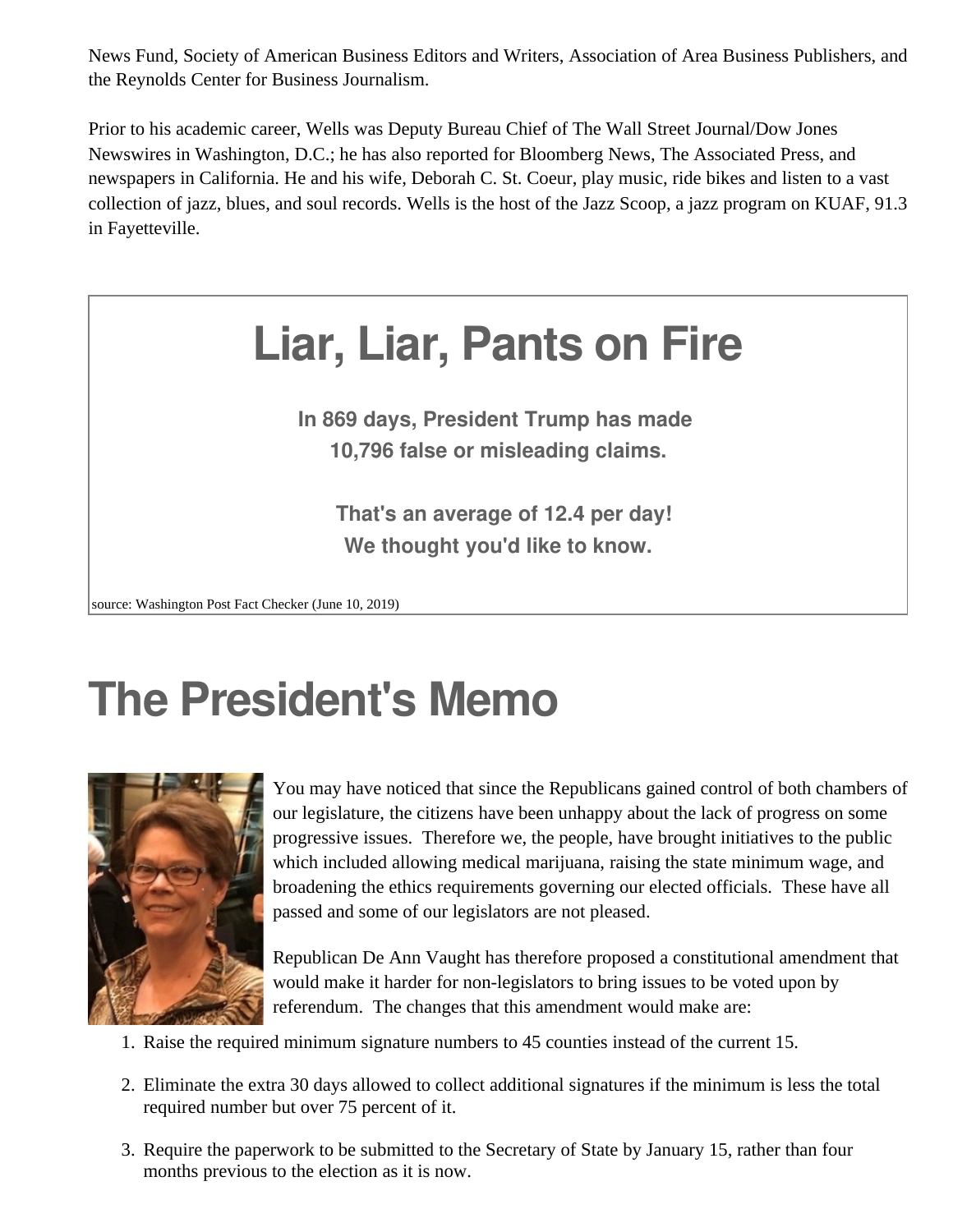4. Require a vote of three-fifths of each house to vote to put it on the ballot rather than the 50 percent plus one needed now.

You can see that each of these changes would make the process incrementally more difficult, which is, of course, the Republican legislators' goal. They voted overwhelmingly for this "Arkansas Initiative Process and Legislative Referral Requirements Amendment" while the Democrats overwhelmingly voted against it.

A YES vote in November would mean that one supports these changes and a NO vote would mean that one wants the process to remain as is.



## **General Meeting Minutes**

BENTON COUNTY DEMS May 20, 2019, General Meeting Golden Corral, Rogers, AR

President Eunice VanTuyl called the meeting to order at 12:05. Pledge of allegiance was recited by members.

President Eunice welcomed guests, new attendees, and first-time visitors.

Vice President Julia Bailey introduced guest speaker, Angela Marshall Hofmann, Founder and President of World Strategies. She spoke on navigating the Global Trade War. A question and answer period followed. Next month's speaker will be Professor Rob Wells from the University of Arkansas and he will talk about his research on loan debts.

The minutes and treasurer's reports for the April meetings were approved unanimously.

Announcements from the Democratic Party of Benton County was presented by Julia Bailey. She reported they just completed a movie fundraiser and will be selling tickets to the Naturals Baseball game on July 27th. They also have a fundraiser planned for June 14th at the Havana Tropical Grill on Second Street in Rogers. They are currently working on voter registration training and communications.

Bill Beck announced the movie fundraiser for the Benton County Dems will be Downton Abbey and is tentatively scheduled for Sept. 21.

The nominating committee for 2019 is Suzanne Jessup and Marge & Dave Boyer. They will be looking for members willing to serve as officers or standing committee members for 2020.

The next meeting will be held June 24 at Golden Corral.